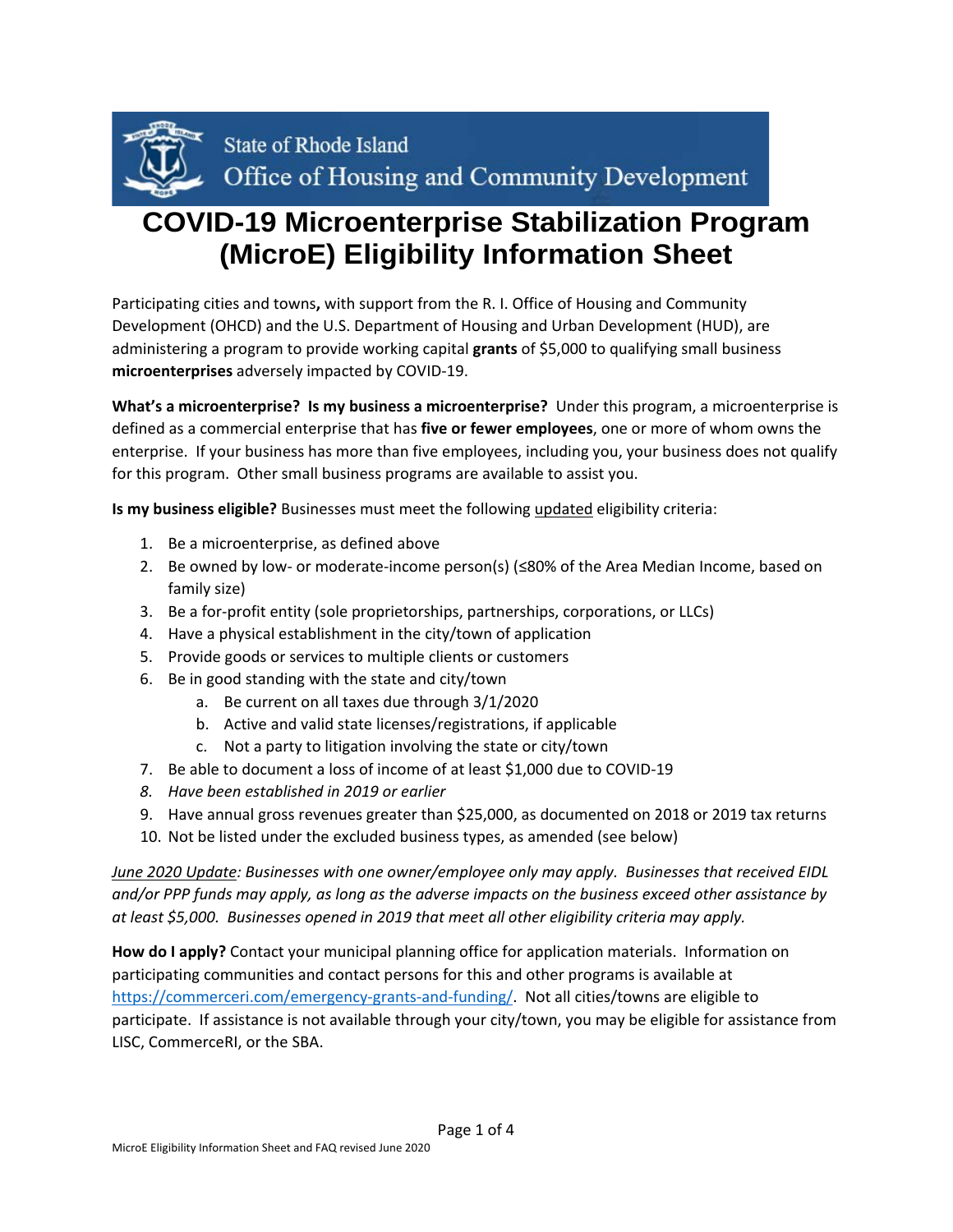**How much assistance is my business eligible to receive? Do I have to pay it back?** As long as funds are available, microenterprises may apply for \$5,000 grants. Funds will be disbursed via a single lump-sum payment to approved, eligible microenterprises. These are grants, so there is no repayment.

**What can MicroE funds be used for?** Funds may be used for working capital to cover business costs, such as rent, staffing, and utilities. Microenterprise Stabilization Program funds may not be used for major equipment purchases, purchase of real property, construction activities, business expansion, or lobbying.

**What business types are excluded?** The following business types are excluded from participating in this program:

- cannabis-related businesses;
- real estate rentals/sales businesses;
- home-based businesses with no employees;
- businesses owned by persons under age 18;
- businesses that are franchises or chains;
- liquor stores;
- weapons/firearms dealers;
- lobbyists;
- persons operating as independent consultants/contractors and providing services to a single entity;
- home-based businesses that are restricted to patrons below the age of 18;

Microenterprises owned by students age 18+ are generally ineligible, unless the student owner is the sole means of financial support for other family members

The State of Rhode Island reserves the right to exclude business types/sectors not currently listed for any one or more of the following reasons:

a) the adverse impact of COVID-19 on the sector is limited relative to other sectors;

- b) difficulty in determining the eligibility of applicants in the sector;
- c) cases of credible evidence of fraudulent applications from sector businesses; and

d) greater availability of other sources of funds/access to credit for the sector relative to other sectors.

At the time a new exclusion is identified, such exclusion would apply to any applications in process, but not those with a fully executed grant award.

**What other COVID-19 business assistance programs are available?** LISC, CommerceRI, and the SBA are, or will soon be, operating business assistance programs.

<https://commerceri.com/emergency-grants-and-funding/> <https://www.lisc.org/covid-19/verizon-small-business-recovery-fund/> <https://covid19relief.sba.gov/#/>

**May I apply for multiple programs?** Check the requirements for each program, as they may differ. Generally, as long as you fully disclose other assistance received and requested, you may apply for multiple programs. The amount of assistance available to you may be reduced due to other assistance received. Some programs may require you to apply to another program first.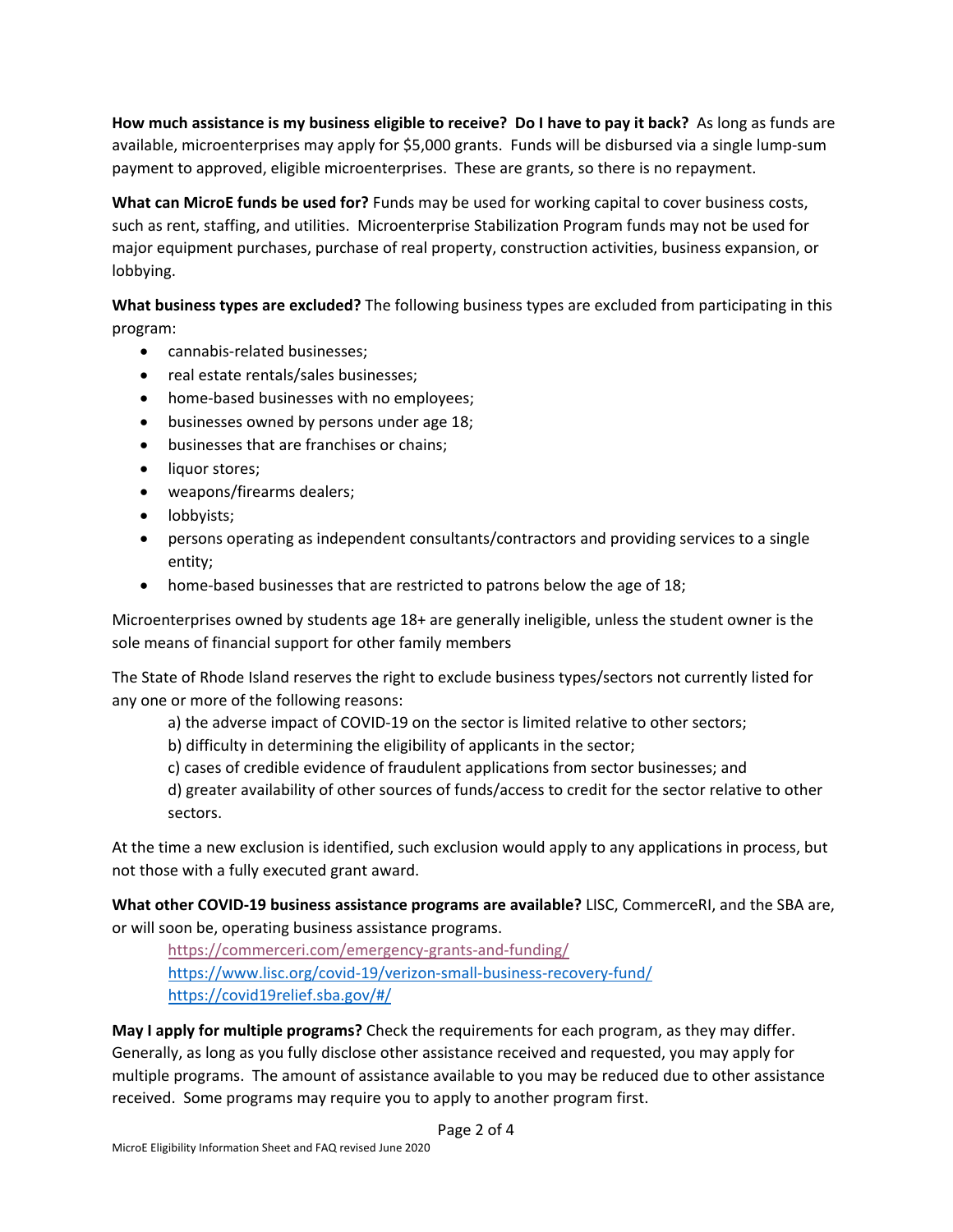# **MicroE Program FAQs**

### **What if I don't have a DUNS number or an EIN number for my business?**

They are not needed to apply. If you receive an award, you will need to have both for federal reporting purposes. For profit businesses can register for a DUNS number through the Online DUNS Request Portal. This is a free service. You should also create an account in the System for Award Management (SAM). This is also a free service.

#### **Is an email address required to apply?**

Yes, due to the temporary closure of many municipal buildings to the public, an email address is required for us to communicate with you. Free wi-fi hotspots are available in some library parking lots and other locations.

#### **My business income is mostly "under the table" or not reported on my taxes. May I apply?**

No, you should not apply. Your unreported income may be tax fraud, and we are required to report credible instances of fraud.

# **My business is seasonal, and I can't show losses of \$1,000 now, but I expect to have more lost income in the coming months. What should I do?**

When you can show COVID-19 related losses of \$1,000 or more, you may apply for MicroE assistance. In the interim, CommerceRI and the SBA may have programs that can assist you. As of late March, it appears Congress will be providing supplemental assistance specifically for small businesses.

# **I received a tentative approval notice from my city/town. What happens next?**

You should apply for a free DUNS number and a free EIN number, if you don't already have them. The City/Town has forwarded your application to the State and requested funds on your behalf. Upon State approval, the City/Town will send you a grant agreement to sign and return. Funds should be released to you within days of receipt of the signed grant agreement.

# **Do I have to file my 2019 federal tax return before applying?**

You must provide a federal tax return that reflects a full year of business operations. Therefore, if your business was established in calendar year 2018, you will need to file your 2019 federal tax return before you apply.

# **Do I have to submit the state sales taxes I collected in February 2020 to be eligible for assistance?**

Yes.

# **My business is new. Is it eligible?**

Your business must have been established prior to  $1/1/2019$  to be eligible for MicroE assistance.

#### **I have six employees. I don't want to lay anyone off, but if I do, will I qualify for this program?**

No. In the application, you must show that your business was a qualifying microenterprise as of the pay period ending 3/7/2020. Terminating employees will not qualify your business for this program.